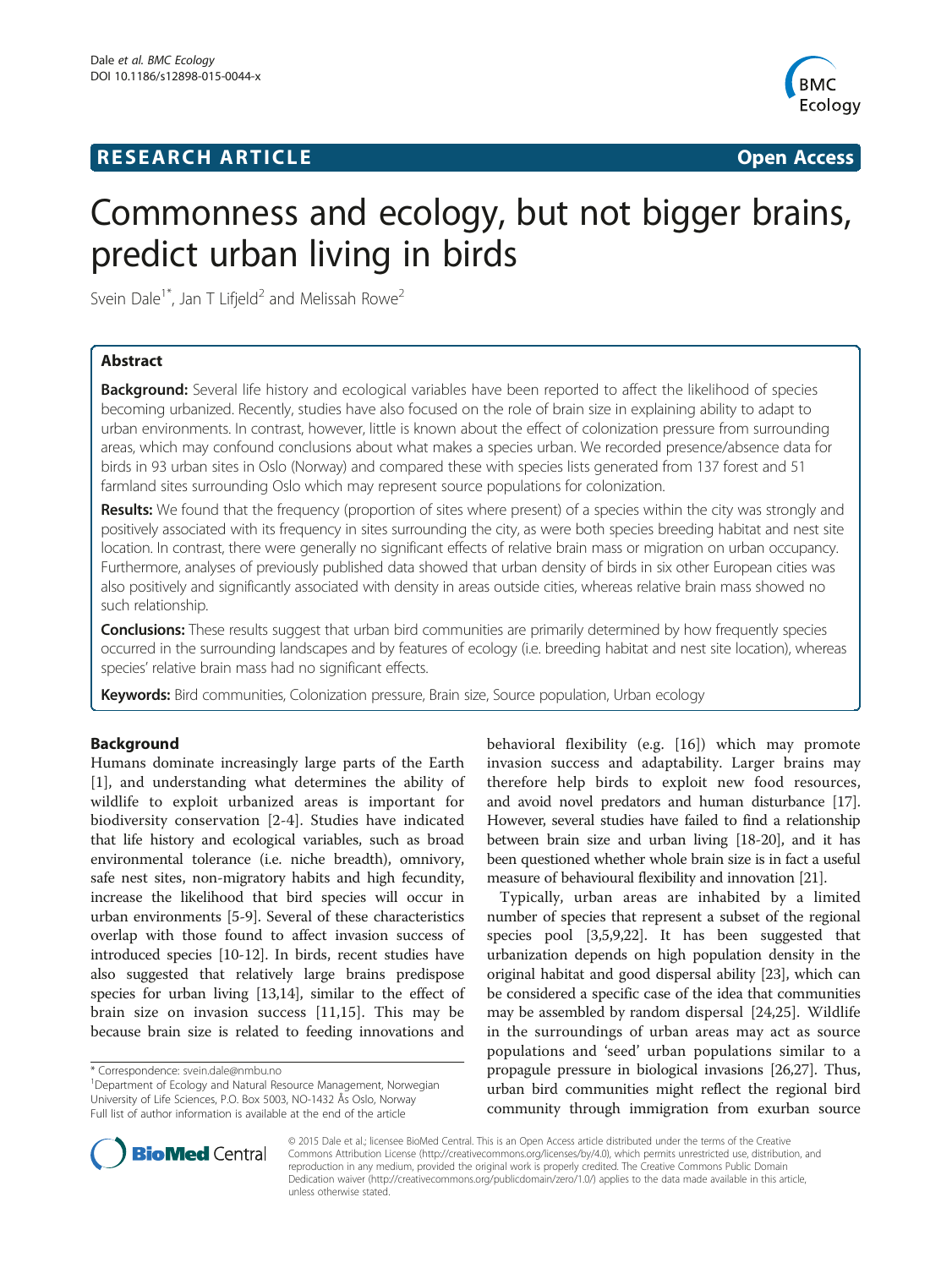populations. To date, however, the possible role of source population size or relative commonness of species in determining urban bird communities has not received much attention, instead the dominating view has been that urban areas favour a small set of species which have particular traits making them able to adapt to novel conditions (see [[28\]](#page-12-0) and references therein).

While many studies have gathered data on species' occurrence both in urban and surrounding areas (see e.g. review in [[29\]](#page-12-0)), explicit analyses of quantitative data to compare species occurrence in urban areas with occurrence in surrounding areas are relatively limited. Moreover, of the few studies that do address this specific issue, many have used national or other largescale indices of population size in analyses of urbanization [[8,9](#page-12-0)], which overlooks potentially important spatial variation in source populations [[30](#page-12-0)]. Møller et al. reported that urban species were those with high population densities in their ancestral rural habitats [\[31\]](#page-12-0). More recently, Sol et al. showed that the abundance of avian species in urbanised environments was positively correlated with the relative abundance of species in the surroundings [\[20\]](#page-12-0). In contrast, other studies have concluded that there were no relationships between bird densities in urban and surrounding rural areas [[32](#page-12-0)], or that species richness of urban communities were independent of the diversity in adjacent landscapes [\[29](#page-12-0)]. Consequently, further large scale analyses examining the association between species occurrence in urban sites and the surrounding rural areas are needed to help clarify the impact of adjacent landscapes in determining urban communities and to allow us to determine how generalizable this process (i.e. urban community assemblage via random dispersal) may be.

Importantly, if urban bird communities reflect species occurrence in the surrounding environment, analyses of relationships between life history or ecological factors (e.g. fecundity, niche breadth, nest sites etc.) and urban success need to control for source population size in order to avoid spurious correlations. For example, certain life history and ecological factors may have caused species to become common in non-urban habitats, but may have no effect *per se* in promoting invasion of urban areas. Bonier and coworkers [\[6](#page-12-0)] found that urban species had broader environmental tolerance than rural congeners, but because the potential impact of source population size on urban occurrence was not assessed the possibility that species may have become urban simply because they occurred more frequently in the adjacent landscape cannot be ruled out. Similarly, Maklakov and coworkers [[14\]](#page-12-0) claimed that relatively large brain size predisposes species for urban establishment, but emphasized that their analyses ignored variation owing to ecological factors. Moreover, that study did not incorporate information on potential source population

size. Thus, in line with previous studies [[19,20\]](#page-12-0), we suggest that investigations of urban bird community composition need to concurrently assess the effects of rural source population size, relative brain size and relevant ecological traits in order to more fully understand the importance of these traits for species adaptation to urban life.

Here, using phylogenetically controlled analyses, we investigated the relative importance of three potential predictors of urban bird communities: source population size, relative brain mass and ecology. More specifically, using data on avian species from Oslo (Norway), we tested for an association between species occurrence (presence/absence) in urban sites and species occurrence in surrounding rural sites, relative brain mass and three key features of a species ecology that are thought to influence relative brain mass or the way species interact with their environment, i.e. migratory status, breeding habitat and nesting site. Furthermore, we also used previously published data to analyse the relative importance of two of these predictors (i.e. rural population density and relative brain mass) on urban population density for an additional six cities across Europe.

# **Methods**

#### Urban sites

Birds were censused in 93 parks, cemeteries and other urban green spaces in Oslo (~60°N, 11°E, Additional file [1](#page-12-0): Table S1, Additional file [2:](#page-12-0) Figure S1). This represented nearly all urban green spaces larger than 1 ha in built-up areas of Oslo. Urban sites had a median size of 8.6 ha (range 0.6 - 98.1 ha), and vegetation varied from intensively managed parks with ornamental deciduous trees and lawns, to green spaces with a mix of managed parkland and patches of more or less natural vegetation. In these sites, natural vegetation is dominated by deciduous forest and mixed forest; pure coniferous forest occurs predominantly outside built-up areas.

Downtown Oslo is a predominantly commercial area and green spaces are mostly restricted to small parks and cemeteries. Birds are also restricted to such sites in the most urbanized part of Oslo, except for a handful of species (see further in [Discussion\)](#page-7-0). From central Oslo there is a gradient through areas dominated by apartment buildings to residential areas with a larger amount of vegetation outside parks and other urban green spaces. The residential areas are adjacent to continuous forest (mostly boreal forest dominated by conifers) along much of the periphery of the city, but in some areas residential areas are adjacent to farmland. From the central part of Oslo distances to closest areas of continuous boreal forest are typically 5–6 km. During the study period, Oslo had 520,000-550,000 inhabitants representing an average population density of  $> 3,500$  persons/km<sup>2</sup>.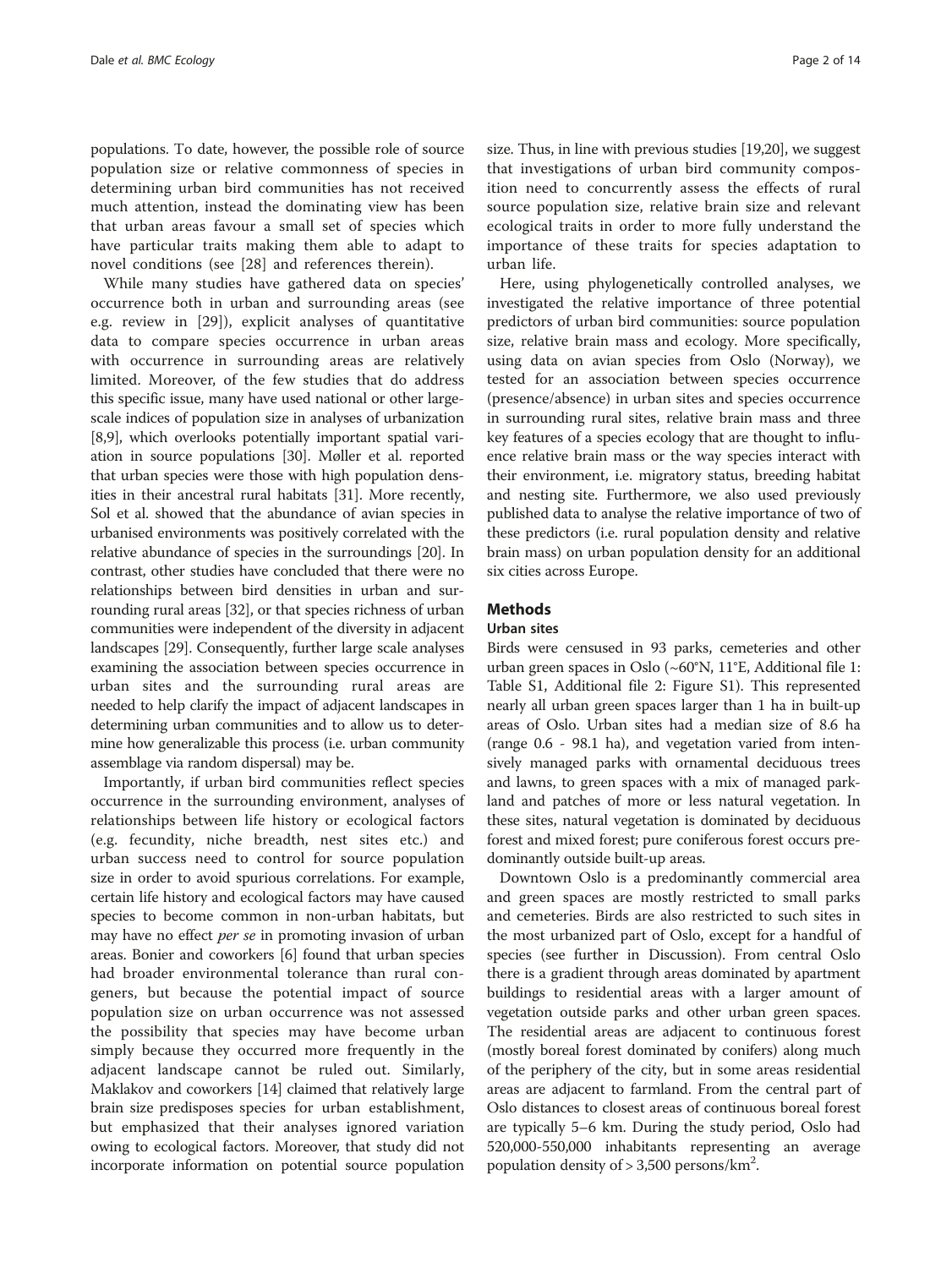Each urban site was censused (by SD) a total of three times, giving a total of 279 individual censuses. Censuses were conducted between sunrise and midday during the breeding season (mainly May-June) in 2003–2007. Each site was censused in at least two different years, at three different times of the breeding season (early, middle and late), and at different times of the day. Censuses consisted of walking slowly through each site, and paths were chosen to cover each site equally well and such that no part of the site was more than 100 m away from the path used. Censuses lasted 10–55 min and increased with the size of the site. Species were recorded as present or absent for each site, based on visual and vocal observations from all three censuses. As censuses aimed to detect potential breeding land bird species, wetland and passage migrant species (i.e. those migrating through and not breeding in the city) were excluded. Urban occurrence was measured as proportion of sites used for each species.

We chose to record species as present/absent instead of estimating density in urban areas because data for rural sites had been collected as species presence/absence and because methods used for obtaining density estimates (i.e. line transects, point counts) do not permit sampling of the full area of each site, which we considered necessary for a complete overview of the urban bird community. Moreover, collecting presence/absence data is considered an efficient method for large-scale monitoring [[33](#page-12-0)]. It should also be noted that our index of urbanization (proportion of sites used for each species) gives a comprehensive, continuous measure, whereas several previous studies have simply compared urbanized versus non-urbanized (or less urbanized) species [\[6,8,9,14,18](#page-12-0)]. Finally, occurrence frequency and population density are likely to be positively correlated because widespread species generally have higher densities [[32,34,35\]](#page-12-0) and a link between presence/absence data (occupancy) and abundance is also expected on theoretical grounds [[33](#page-12-0)]. This was also the case in our urban data set where occurrence frequency was significantly correlated with abundance based on approximate numbers of individuals observed during censuses (using highest count from the three censuses of each site; total number of birds observed across all sites:  $r_s = 0.97$ ,  $N = 60$  species,  $P < 0.0001$ , mean number observed per occupied site:  $r_s = 0.83$ ,  $N = 60$ species,  $P < 0.0001$ ). Note that throughout the manuscript, we use the term commonness broadly, and as such this term encompasses both occurence frequency (occupancy) and population density.

#### Sites surrounding the city

Data on species presence/absence in sites surrounding the city (i.e. rural sites) were taken from species lists generated for > 1500 sites in Oslo and the neighbouring county of Akershus during fieldwork conducted for

biodiversity conservation purposes (primarily by SD) during 1995–2011 (see e.g. [\[36](#page-12-0)]). Sites were selected to provide representative sampling of different habitats and elevations and encompass spatial variation. Sites were generally defined according to topographical and spatial features (such as hills, valleys, patches of farmland). From this extensive dataset, we selected all forest and farmland sites located within Oslo county (but outside the city itself) and the three closest municipalities in Akershus county (Bærum, Lørenskog and Nittedal) that had been investigated thoroughly at least once during the breeding season. Thus, 137 forest and 51 farmland sites served as potential source areas for land bird species found within urban sites in Oslo city. The larger number of forest sites than farmland sites reflected that forests dominate the surroundings of Oslo (see further in Additional file [3](#page-12-0)). Twelve sites had both forest and farmland, thus there were 176 different source sites in total. Typically, sites ranged from 50–500 ha in total area (median 110 ha, range 11–1780 ha), and the midpoint of source sites had a median distance of 7.0 km from closest built-up areas of Oslo (range 0.2-21.8 km). Only observations made within the breeding season (mainly May-June, though also April and July if observations clearly suggested breeding behaviour and excluded the possibility of passage migrants or post-breeding movements) were used to calculate frequency of occurrence across sites, and, as before, wetland and passage migrant (i.e. non-breeding) species were excluded. For sites visited only once, surveys lasted 1–5 hours, depending on the size of each site, and were conducted from sunrise until midday. Census paths were chosen to cover habitat diversity within sites in order to detect a high proportion of species present. In general, forest and farmland sites had lower survey effort per unit of area relative to urban sites, although time spent surveying was usually longer. See further in Additional file [3](#page-12-0) for evaluations of the comparability of data from rural and urban sites.

## Relative brain mass

We examined relative brain mass by including both brain mass and body mass (log-transformed) as independent variables in our statistical models. This approach controls for allometry between brain mass and body mass, and is preferable to the use of the simple residuals from a regression between the two variables (e.g. [[37](#page-12-0)-[39\]](#page-12-0)) or expressing relative brain mass as a ratio of the two variables (e.g. [[40,41\]](#page-12-0)). Furthermore, by including both brain and body mass as independent variables in models it is possible to investigate additional body mass effects that are independent of brain mass. Finally, this approach is commonly used in studies of relative brain size (e.g. [\[14,19\]](#page-12-0)) and as a method for normalising data for variation in body size in a range of traits (e.g. metabolic rate [\[42\]](#page-12-0), testes size [\[43,44](#page-13-0)]).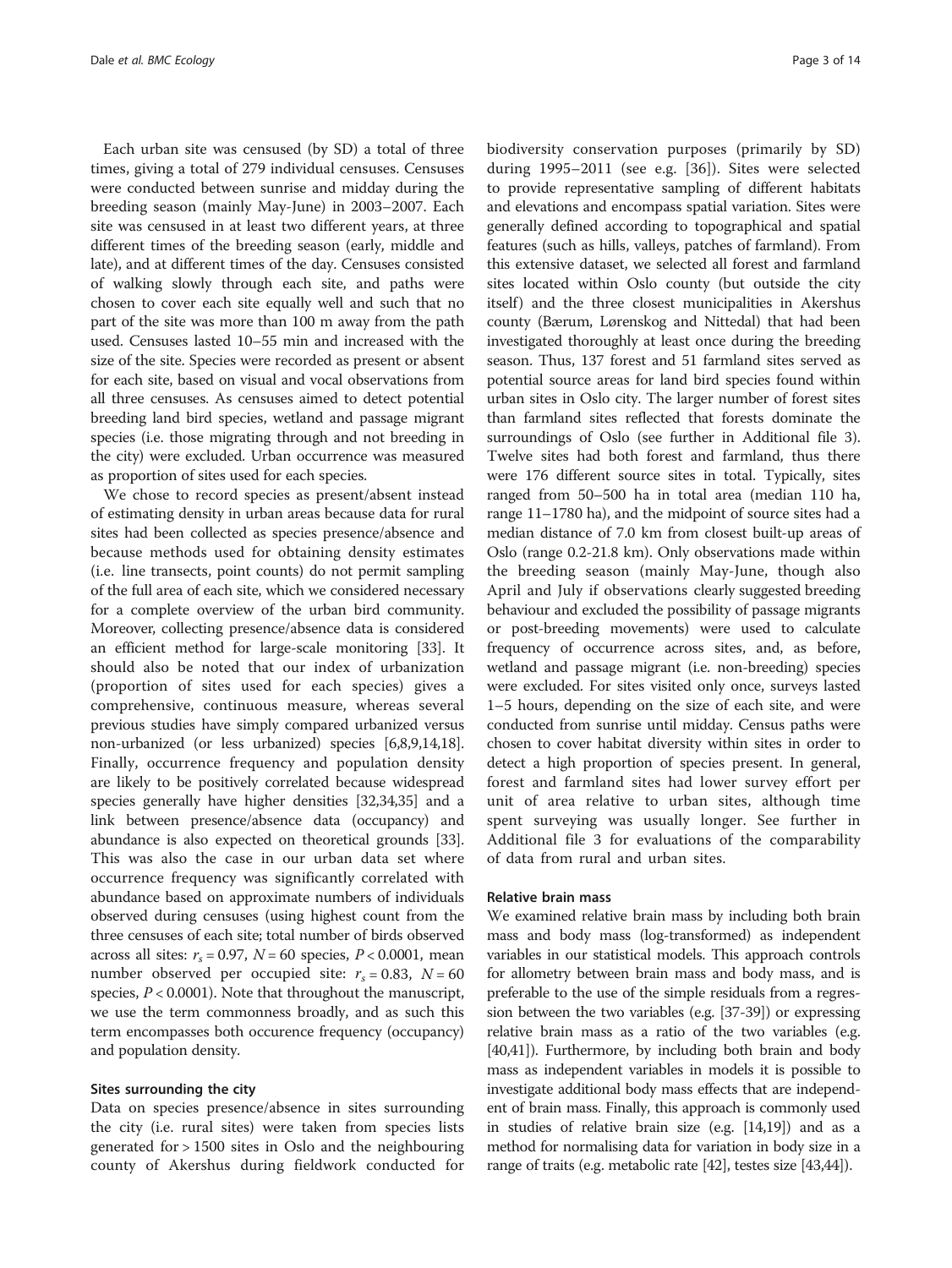Data on body mass and brain mass were taken from the literature. Body mass data was specific to populations in Norway [\[45\]](#page-13-0). In contrast, data on whole brain mass specific to Norway were unavailable, thus data were taken from European sources [[46-52\]](#page-13-0). More specifically, we combined data from all sources to provide a complete list for all species in our study (see Additional file [1:](#page-12-0) Table S2 for details). Moreover, brain mass was strongly correlated among the five sources  $(r_s = 0.97 - 1.00$  in all ten comparisons,  $N = 36-56$ , all  $P < 0.0001$ ). Similarly, body mass data given by the five sources for brain mass were strongly correlated with the Norwegian body mass data [\[45](#page-13-0)]  $(r_s = 0.99 - 1.00, N = 49 - 82, all P < 0.0001)$ . Values of body and brain mass are provided in Additional file [1:](#page-12-0) Table S2).

#### Ecological variables

Although a broad range of life history and ecological factors have been linked to urban bird community composition (e.g. diet, nesting site, fecundity, etc. [[5-9,20\]](#page-12-0)), we focused on three key features of a species ecology that are thought to influence either relative brain mass or the way species interact with their environment. First, migratory status (i.e. resident vs. migratory) was investigated because this factor appears to have a substantial effect on brain mass [\[52\]](#page-13-0). Species were classified as resident or migratory based on literature relevant to local conditions [\[53\]](#page-13-0); species in which a minor part of the population is resident were coded as migratory.

Next, the likelihood of species finding suitable breeding sites within the urban sites is expected to influence how frequently they are found in such urbanized areas. Therefore, we also investigated the effects of species breeding habitat. Species breeding habitat was classified following Dale et al. [[53](#page-13-0)]; the major reference work on the status and distribution of birds in Oslo and Akershus counties. More specifically, species were classified into four habitat levels: (1) breeding predominantly in coniferous forest, (2) breeding predominantly in mixed and deciduous forest, (3) breeding predominantly in farmland habitat, and (4) breeding predominantly in urban areas. In the last instance, just five species were classsified as breeding in urban areas (see Additional file [1:](#page-12-0) Table S2), and this was necessary because they had a predominantly urban distribution and therefore could not be identified as either forest or farmland breeders. Importantly, this approach does not involve circularity in the analyses of how breeding habitat influences urban occurrence frequency because these species did not have higher urban occurrence frequency than all the other groups (urban: mean 0.30, range 0.01-0.71, farmland species: mean 0.37, range 0.00-1.00, coniferous forest species: mean 0.04, range 0.00-0.34, mixed and deciduous forest species: mean 0.33, range 0.00-0.99; Mann–Whitney  $U$ -tests: urban vs. farmland:  $P = 0.94$ , urban vs. coniferous:  $P = 0.003$ , urban vs. mixed/deciduous:  $P = 0.98$ ). Thus, being classified as an urban breeder did not by definition imply being common in the urban sites. Furthermore, an analysis excluding these five species returned qualitatively similar results (data not shown).

Finally, we examined the effects of nest site location as this variable has previously been shown to influence urban bird community composition (e.g. [\[5,8,19,20](#page-12-0)]) and because vegetation structure differs dramatically between urban sites and those in the surrounding environment. For example, ground based vegetation tends to be lacking in urban areas, instead it is often replaced with short grass, which is expected to influence the possibility of ground nesting birds to find suitable nesting sites. Nest site location was classified into four levels: ground, low in bushes (<2 m above ground), high in trees (>2 m above ground), and in cavities or other concealed sites. Information on nest sites were taken from the standard reference work on Norwegian birds [\[45\]](#page-13-0). Values for ecological variables used for each species are provided in Additional file [1:](#page-12-0) Table S2).

## Phylogeny

Species values may not represent independent data points for analysis due to similarities inherited through shared ancestry [\[54\]](#page-13-0). Therefore, we conducted all comparative analyses controlling for phylogeny (see below). We generated a phylogeny for the 90 species included in our main dataset from the recently published time-calibrated molecular phylogeny of all extant avian species [\[55](#page-13-0)]. More specifically, we downloaded 1000 phylogenetic trees for our species from those available at [www.birdtree.org](http://www.birdtree.org) using the Hackett sequenced species backbone. Following Jetz et al. [\[55\]](#page-13-0), we used the Hackett backbone for our analyses due to the more extensive genomic scope of loci used to construct this topology. We then summarised the sample of trees onto a single Maximum clade credibility (MCC) tree with median node heights using TreeAnnotator v1.7.4 (BEAST [\[56\]](#page-13-0)). The phylogeny is shown in Additional file [4](#page-12-0): Figure S2).

#### Statistical analyses

To account for the non-independence of data points due to shared ancestry of species we used a generalized leastsquares (GLS) approach in a phylogenetic framework (PGLS) to perform multiple regression analysis. The PGLS approach allows the estimation (via maximum likelihood) of a phylogenetic scaling parameter  $(\lambda)$ , which indicates the degree of phylogenetic dependency in correlations among traits. Specifically, values of  $\lambda = 1$  indicate complete phylogenetic dependence (i.e. traits covary in direct proportion to their shared evolutionary history), while values of  $\lambda = 0$  indicate phylogenetic independence of trait covariance (i.e. trait coevolution is independent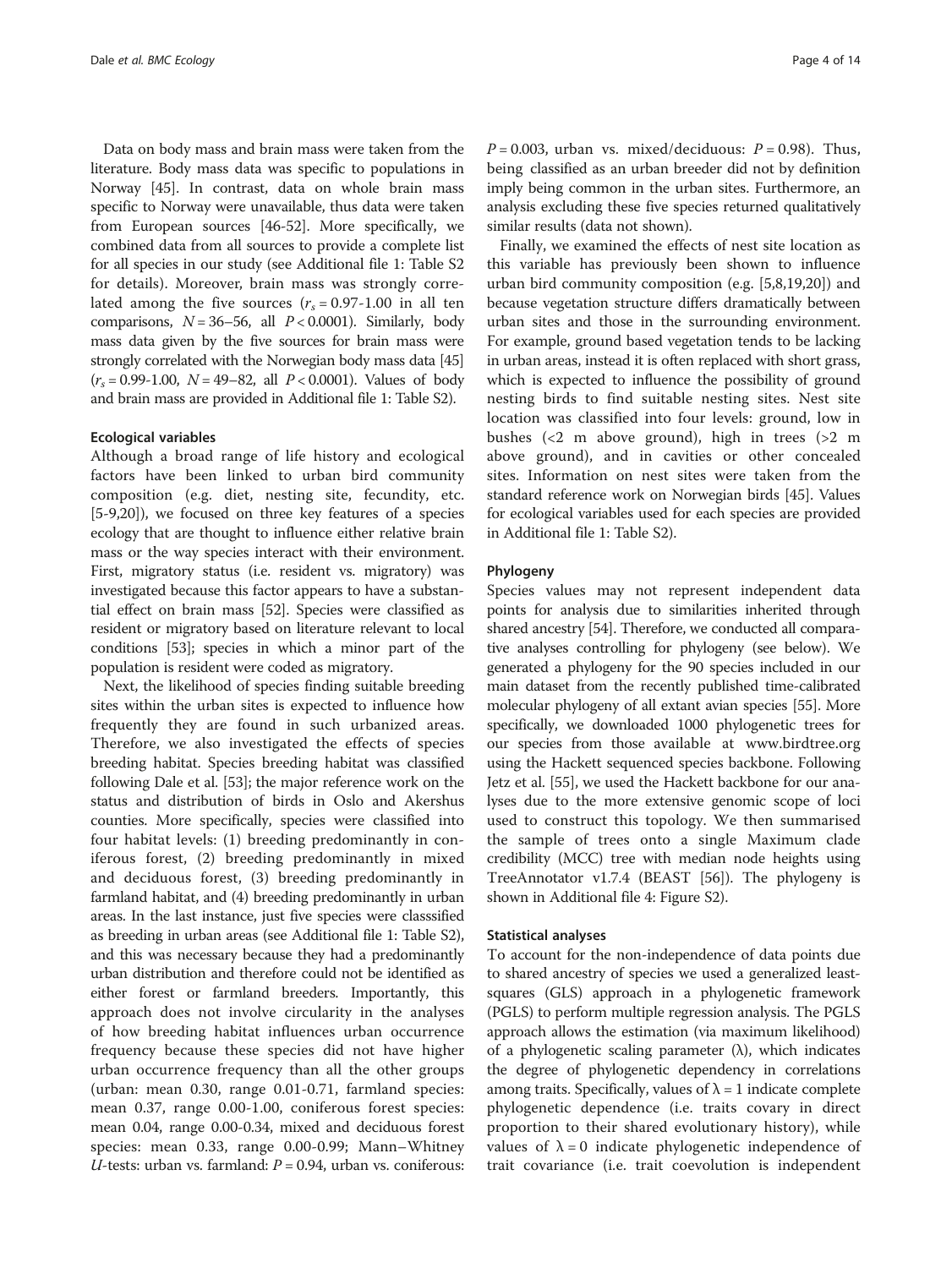of phylogeny). Following the estimation of  $\lambda$  values, we used likelihood-ratio tests to compare the model where λ assumes its maximum likelihood value against models with values of  $\lambda = 0$  or 1 [[57\]](#page-13-0).

For our main analysis, we included occurrence frequency (proportion of sites used) in urban sites as our response variable and occurrence frequency (proportion of sites used) in sites surrounding Oslo, relative brain mass, migratory status, breeding habitat and nest site location as independent variables in our model. As detailed above, we examined the effect of relative brain mass by including both (log-transformed) brain mass and body mass as predictor variables in our model. This model incorporated occupancy data from all 90 species based on data from the 93 urban sites and the 176 rural sites.

Next, we repeated this analysis using a restricted subset of urban sites. Specifically, we examined whether urban occurrence frequency was associated with occurrence frequency in surrounding sites, relative brain mass, migratory status, breeding habitat and nest site location using data from only 22 sites occurring within the inner city centre, which represent a highly urbanized environment. These sites were generally smaller than those in the total set of urban sites (i.e. median 2.5 ha, range 0.6 - 24.2 ha), and were heavily used by people.

For these models, however, collinearity between the predictor variables brain and body mass was problematic (i.e. variance inflation factors  $(VIF) = 10.6$  and 11.5, body and brain mass respectively, exceeding the threshold of 10 [\[58,59\]](#page-13-0)), as a result of the strong correlation between brain mass and body mass  $(r = 0.93)$  [95%CI = 0.90 – 0.94],  $df = 88$ ,  $t = 22.83$ ,  $P < 0.0001$ ,  $\lambda = 0.99$   $\leq 0.0001, 0.73$ . Consequently, following recommendations [\[60,61](#page-13-0)], we performed a sequential PGLS regression in which the effect of relative brain mass was assessed by including (log-transformed) brain mass as the original variable and body mass as the residuals from a PGLS regression of (log-transformed) body mass on brain mass (see also [[42\]](#page-12-0)). Though a statistically sound approach, the use of sequential regression does make the interpretation of the predictor variables less intuitive. Specifically, the effect of brain mass (i.e. the focal variable) is interpreted as the unique effect of brain mass in addition to the effect it already made through its relationship with body mass, while information on body mass (i.e. the residualized variable) per se is lost. Thus sequential regression is related to path analysis methods where variables can act both directly and indirectly through their relationships with other variables [\[61\]](#page-13-0). Because we also wanted to investigate the effect of body mass in our analyses, however, we repeated each sequential regression with body mass as the focal variable and brain mass included as the residuals from a PGLS log-log regression of brain mass on body mass. For these analyses, results for all predictor variables

other than brain mass and body mass were identical. We therefore only report the results relevant to these two variables (i.e. body mass and residual brain mass) for these subsequent sequential regressions. Importantly, this approach eliminated collinearity among the predictors (all VIF < 2.2) and results reflected those obtained in the previous multiple regression models.

For these models, both continuous and categorical variables were included as predictor variables in our multiple regressions. Moreover, two of the three categorical variables used in our study (i.e. breeding habitat and nest site location) were comprised of four different levels. Consequently, because results relevant to the overall effect of each ecological variable cannot be obtained using the summary function for the PGLS (as this returns parameters for n-1 levels of each categorical factor using the remaining level as the reference level; i.e. "treatment contrasts"), we also summarized parameter effects from a multiple regressions (GLS) using a Type III (simultaneous) sum of squares (i.e. ANCOVA). This approach provided test statistics and the associated P-values for each of the six predictor variables (occurrence frequency in surrounding sites, brain mass, body mass, migratory status, breeding habitat and nest site location), and was appropriate in our case because the maximum likelihood estimate of  $λ$  was 0 (see [results](#page-5-0)). Importantly, these results confirmed the earlier results from the PGLS. For simplicity, we present the Type III (simultaneous) sum of squares summaries in the main text and provide results of the full PGLS model in supplementary materials.

In addition to our main anlaysis, we also performed a PGLS to assess the reationship between occurence in urban sites and relative brain mass using a reduced model approach (i.e. when frequency in surrounding areas and ecological variables were not included in the model); this analysis was done to compare our results to those reported in previous studies. Note, however, that this simplified model had a higher Akaike's information criterion (AIC) score compared to the full model of our main analysis ( $\triangle AIC = 108.8$ ). Finally, in this instance, despite the correlation between brain mass and body mass, there was no serious collinearity among the predictor variables (i.e.  $VIF = 6.9$ ).

For all PGLS models, we rejected the use of Bonferroni correction as it increases the probability of committing type II errors [\[62](#page-13-0)]. Instead, to assess the strength of the relationship between dependent and predictor variables, we calculated standardised effect sizes (partial  $r$ ) from the  $t$ -values from multiple regressions [[58\]](#page-13-0). We also calculated the noncentral 95% confidence intervals (CIs) for effect sizes from the *t*-values in our statistical models [[58](#page-13-0),[59](#page-13-0)] confidence intervals excluding zero indicate statistical significance at level  $\alpha$  = 0.05 [[59](#page-13-0)].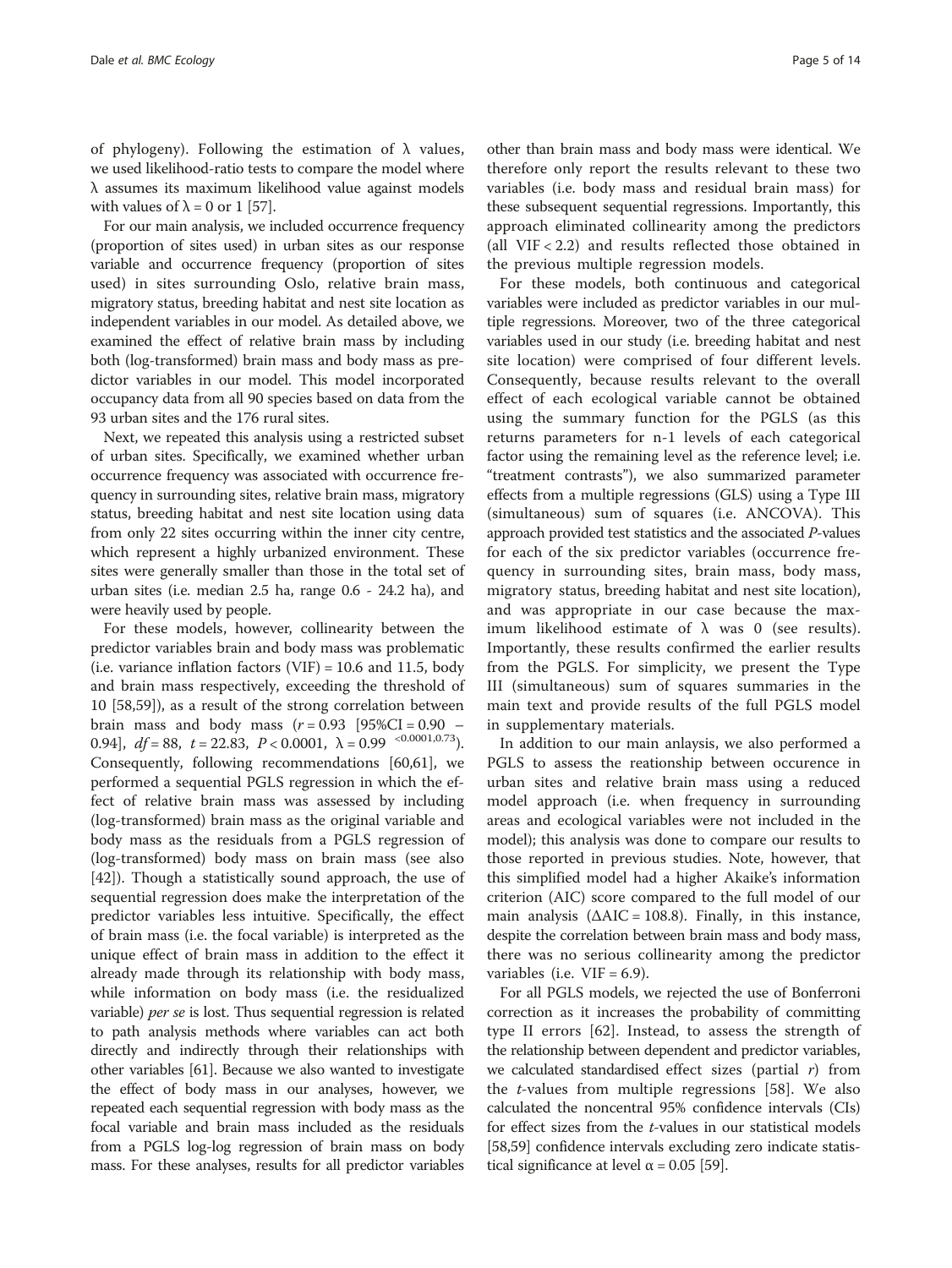<span id="page-5-0"></span>Finally, in order to more fully explore the effects of the breeding habitat and nest site location on urban occurrence, we performed posthoc pairwise comparisons of all levels using a re-ordering approach. More specifically, for both breeding habitat and nest site location, we reran our main analysis model using PGLS, setting a different categorical level as the reference level each time. Thus the breeding habitat model was run 4 times, with a different level (i.e. urban, farmland, coniferous forest and mixed/deciduous forest) set as the reference level on each run. Similarly, the model for nest site location was run 4 times with one of the four levels (i.e. cavity, ground, low and high) set as the reference level on each run. In this instance, we calculated false discovery rates (FDR) for P-values to correct for multiple comparisons.

All variables were either normally distributed or ln-transformed to improve normality, and all occurrence frequency data were expressed as proportions and arcsinesquare root transformed prior to analysis. Analyses were performed using R 3.0.2 [[63](#page-13-0)] and the R packages 'caper' and 'nlme'. Following Zuur et al. ([[64](#page-13-0)], page 129) modeling assumptions (i.e. normality of residuals and homogeneity of variance) were validated through visual inspection of graphical model evaluation plots.

#### Analyses of previously published data

We used data on densities of land bird species during the breeding season within and outside six cities (Livorno, Pisa, Madrid, Angers, Rennes, Heinola) in four European countries [\[5,](#page-12-0)[65-67](#page-13-0)]. This represented, to our knowledge, all published studies with relevant types of data. None of these studies specifically presented correlation analyses of species densities within and outside urban areas, but they did examine the issue of how urbanization affected bird community composition. For each study, there were data from 2–3 urban zones: city centre, city suburbs and (for two cities only) other urban areas (e.g. parks), and species data were presented as densities (or proportions of total numbers observed) as opposed to the analyses from Oslo where we used occupancy data. We tested whether density outside cities was related to density in each of the urban zones, while also including the potential effect of relative brain mass (ln-transformed body mass and brain mass) of each species; data on brain mass were taken from the same sources as reported above, and we used corresponding body masses reported by these sources. Information on brain mass was missing for eight species, thus analyses had reduced sample size compared to original publications (seven less for Madrid, one less for Angers, Rennes and Heinola).

Phylogenies and comparative analyses were conducted as described above. Briefly, for each city we generated a

species phylogeny by downloading 1000 phylogenetic trees for our species and summarising this sample of trees onto a single MCC tree. Next, for each of the six European cities we performed PGLS regressions with urban density as the dependent variable and both density outside urban areas and log-transformed brain mass and body mass as independent predictor variables, running seperate models for each urban zone. For four cities – Madrid, Angers, Rennes and Heinola – there was no serious collinearity among the predictor variables (all  $VIF < 8.7$ ). However, for two cities  $-$ Livorno and Pisa – there was collinearity among predictor variables (i.e.  $VIF > 12$ ). Thus we again used sequential regression to remove collinearity among predictors and we present the results of these analyses for these two cities. Moreover, to examine the effects of both brain mass and body mass we performed the sequential regression once with brain mass as the focal variable and once with body mass as the focal variable. When necessary, variables were transformed prior to analysis to meet modelling assumptions, and modelling assumptions were validated through visual inspection of model evaluation plots following Zuur et al. ([\[64\]](#page-13-0), page 129). Finally, as before, we calculated effect size  $(r)$  to determine the strength of the relationship between traits of interest. We also calculated 95% noncentral confidence limits for each  $r$  in order to assess statistical significance: confidence intervals excluding zero indicate statistical significance at the level of  $\alpha = 0.05$ .

#### Results

# Urban birds in Oslo

Overall, species lists for urban and rural sites together included 90 species. Bird species recorded during the urban censuses  $(N = 60)$  occurred on average in 34.7 of the 93 urban sites in Oslo (range 1–93; 53 species occurred in > 1 site). Species recorded in the surroundings of Oslo  $(N = 89)$  occurred on average in 61.4 of the 176 sites (range 3–175).

We found that frequency in the surrounding areas, habitat and nest site location significantly predicted the occurrence of species in urban sites (Table [1](#page-6-0), see also Additional file [1:](#page-12-0) Table S3 and Figure [1](#page-7-0)a). More specifically, frequency in the surrounding areas strongly and positively predicted urban occurrence (partial  $r = 0.81$ ). In contrast, migration was not a significant predictor of urban commonness (Table [1](#page-6-0)). There were also no significant effects of body mass or brain mass when brain mass was the focal variable (Table [1](#page-6-0), see also Additional file [1](#page-12-0): Table S3 and Figure [1b](#page-7-0)) or when body mass was the focal variable (body mass:  $r = 0.04$  [95% CI = -0.18 – 0.25], df = 79, β = 0.007 ± 0.02,  $t = 0.34$ ,  $p = 0.74$ ; residual brain mass:  $r = -0.20$  [95% CI =  $-0.39 - 0.02$ ], df = 79,  $\beta = -0.17 \pm 0.10, \ t = -1.77, \ p = 0.08, \ \lambda = 0.0$  <sup>1.0, <0.0001</sup>).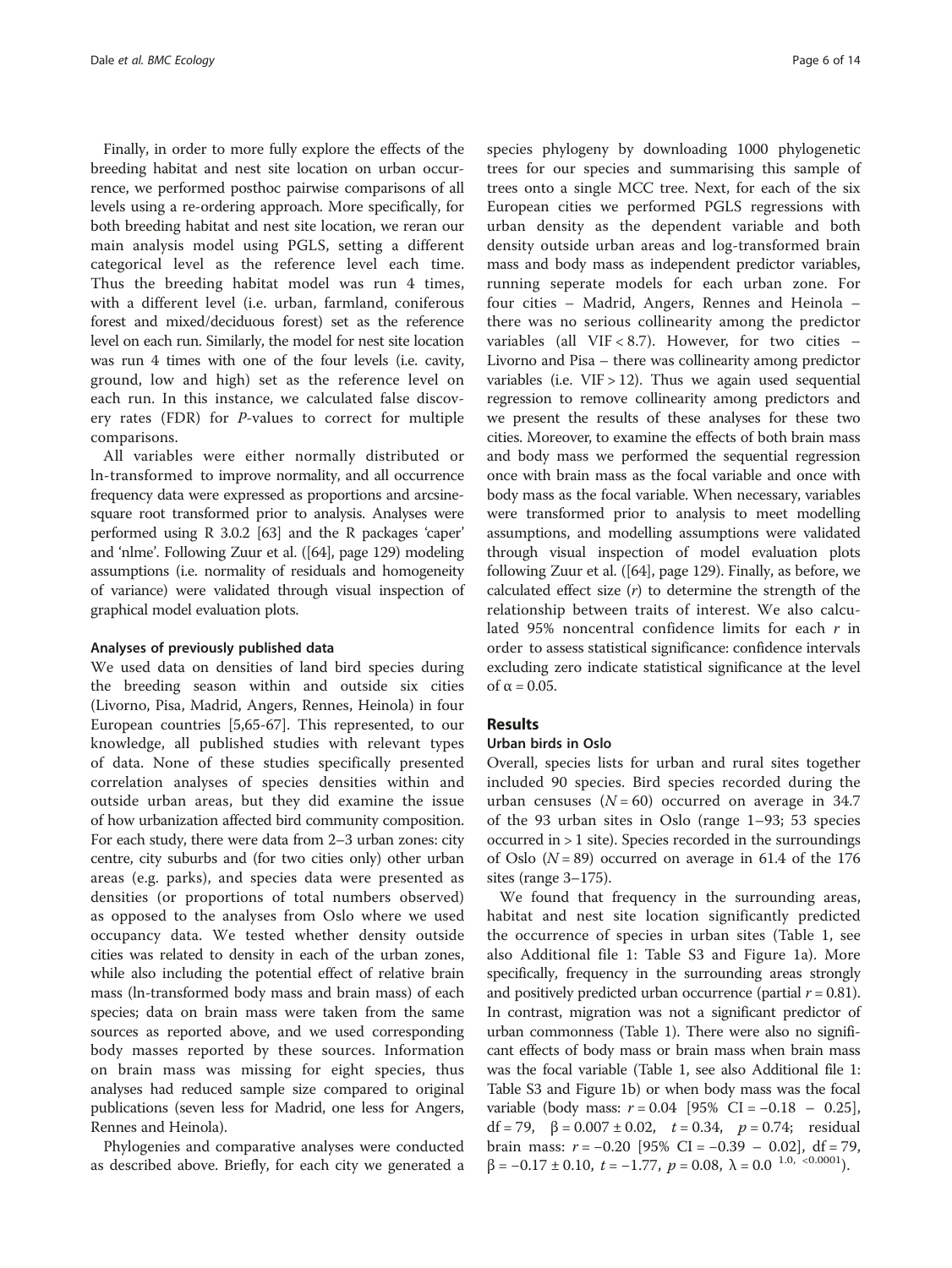<span id="page-6-0"></span>Table 1 Factors affecting urban commonness of bird species in Oslo

| Predictor                      | df |        | P        |
|--------------------------------|----|--------|----------|
| Frequency in surrounding sites |    | 152.61 | < 0.0001 |
| Habitat type                   | 3  | 18.50  | < 0.0001 |
| Migration                      |    | 1.98   | 0.16     |
| Nest location                  | 3  | 6.17   | 0.0008   |
| Brain mass                     |    | 0.17   | 0.68     |
| Residual body mass             |    | 3.91   | 0.052    |

Results from ANCOVA (summarized with a sequential sum of squares) showing associations between the frequency of occurrence of bird species  $(N = 90)$  in urban sites ( $N = 93$ ) in Oslo and six predictor variables (frequency of

occurrence in surrounding sites, habitat type, migration, nest site and relative brain mass [i.e. ln-transformed brain mass and residual body mass]). Significant values ( $P < 0.05$ ) are in bold. See Additional file [1:](#page-12-0) Table S3 for full results from summarization of PGLS model.

When urban sites were restricted to those sites within the more heavily urbanized inner city zone, frequency in the surrounding areas again strongly and positively influenced the likelihood of a species occurring in urban sites (partial  $r = 0.75$ ). Habitat and nest site location also influenced the likelihood of a species occurring in urban sites, whereas migration was not associated with urban commonness (Table [2](#page-8-0), see also Additional file [1:](#page-12-0) Table S4). Finally, our analyses showed that neither brain mass nor body mass were significant predictors of urban commonness. Specifically, when brain mass was investigated as the focal trait in the sequential regression, we found no signficant relationship between these variables (Table [2,](#page-8-0) see also Additional file [1:](#page-12-0) Table S4). Similarly, when body mass was the focal trait in the sequential regression, there was no association between urban commonness and body mass (body mass:  $r = 0.07$  [95% CI = −0.15 − 0.28], df = 79,  $β = 0.001 ± 0.002$ ,  $t = 0.62$ ,  $p = 0.54$ ; residual brain mass:  $r = -0.23$  [95% CI =  $-0.42 - 0.01$ ], df = 79,  $\beta = -0.02 \pm 0.01$ , t = -2.10, p = 0.04,  $\lambda$  = 0.0<sup>1.0, <0.0001</sup>). Though this later sequential regression showed a significant association between residual brain mass and urban commonness, we do not interpret this as a significant effect of relative brain mass on urban commonness as the interpretation of the residualised variable in a sequential regression is difficult. Nonetheless, it is worth noting that this relationship was negative and thus opposite to findings in previous studies [[13,14\]](#page-12-0), i.e. birds with bigger brains were less common in urban sites.

Importantly, urban living was also most strongly predicted by occurrence in the surrounding areas when the dataset was restricted to only forest species or only farmland species (see Additional file [1:](#page-12-0) Tables S5-S6, see also Figure [1c](#page-7-0),d), and when we estimated rural commonness using abundance data (i.e. point count data and national population size; see Additional file [1](#page-12-0): Tables S7-S8). Finally, our results were not affected by which source data for brain mass were used (see Additional file [1](#page-12-0): Tables S9-S10).

We also found that relative brain mass did not explain frequency within the city when our model did not include frequency in the surroundings or ecological factors. Specifically, neither body mass ( $r = -0.008$  [95% CI = -0-21 – 0.20], df = 87,  $\beta$  = -0.007 ± 0.09, t = -0.08, p = 0.94) or brain mass ( $r = -0.09$  [95% CI =  $-0.28 - 0.12$ ], df = 87,  $β = -0.111 ± 0.14, t = -0.81, p = 0.42, λ = 0<sup>1.0, < 0.0001</sup>$  were associated with our index of urbanization (i.e. frequency of occurrence in urban sites) in the reduced model.

While a species' breeding habitat influenced its likelihood of occurring in urban spaces, the effects of different types of habitat were not equal. Specifically, species breeding in farmland areas were more likley to be found in urban centres in Oslo when compared to those breeding in forests. Moreover, in the comparison of the two forest types (i.e. coniferous vs. mixed/deciduous), species in coniferous forests were the least likely to be found in urban sites (Table [3](#page-8-0), Figure [2](#page-9-0)). Similarly, the effect of nest site location differentially influenced the occurrence of species in urban sites. Specifically, cavity and high nesting species, which did not differ in their likelihood of occurring in urban sites, were significantly more likely to be found in urban sites compared to ground nesting species. In contrast, low nesting species did not differ from either ground nesters or the cavity/high nesting group in terms of occurrence in urban sites (Table [4](#page-9-0), Figure [3\)](#page-9-0).

#### Other European cities

In general, species density in the surroundings was the only significant predictor of urban density in six additional cities across Europe: Livorno, Pisa (Italy), Angers, Rennes (France), Madrid (Spain) and Heinola (Finland) (Table [5](#page-10-0), see also Additional file [1](#page-12-0): Tables S12-S17). Moreover, effect sizes of density in the surroundings were generally large  $(r = 0.12 - 0.96$ , median 0.81; Additional file [1](#page-12-0): Tables S12-S17). The one exception to this pattern was the density of species in the city centre of Madrid, for which none of the predictors were significantly associated with urban density (Table [5](#page-10-0), Additional file [1:](#page-12-0) Table S14). In contrast, brain mass was not significant in any of 14 comparisons, and effect sizes were generally low  $(r = -0.28 - 0.31)$ , median −0.05; Additional file [1:](#page-12-0) Tables S12-S17). Similarly, we found no signficant effects of body mass on urban commonness (Table [5,](#page-10-0) see also Additional file [1](#page-12-0): Tables S12-S17). This was also the case when analyses were performed using sequential regressions. Specifically, there were no significant associations between body mass and urban commonness in models examining Livorno city centre (body mass:  $r = 0.19$  [95% CI = −0.29 − 0.57], df = 16, β = 0.02 ± 0.02,  $t = 0.78$ ,  $p = 0.44$ ; residual brain mass:  $r = 0.24$  [95%CI = -0.25 - 0.60], df = 16,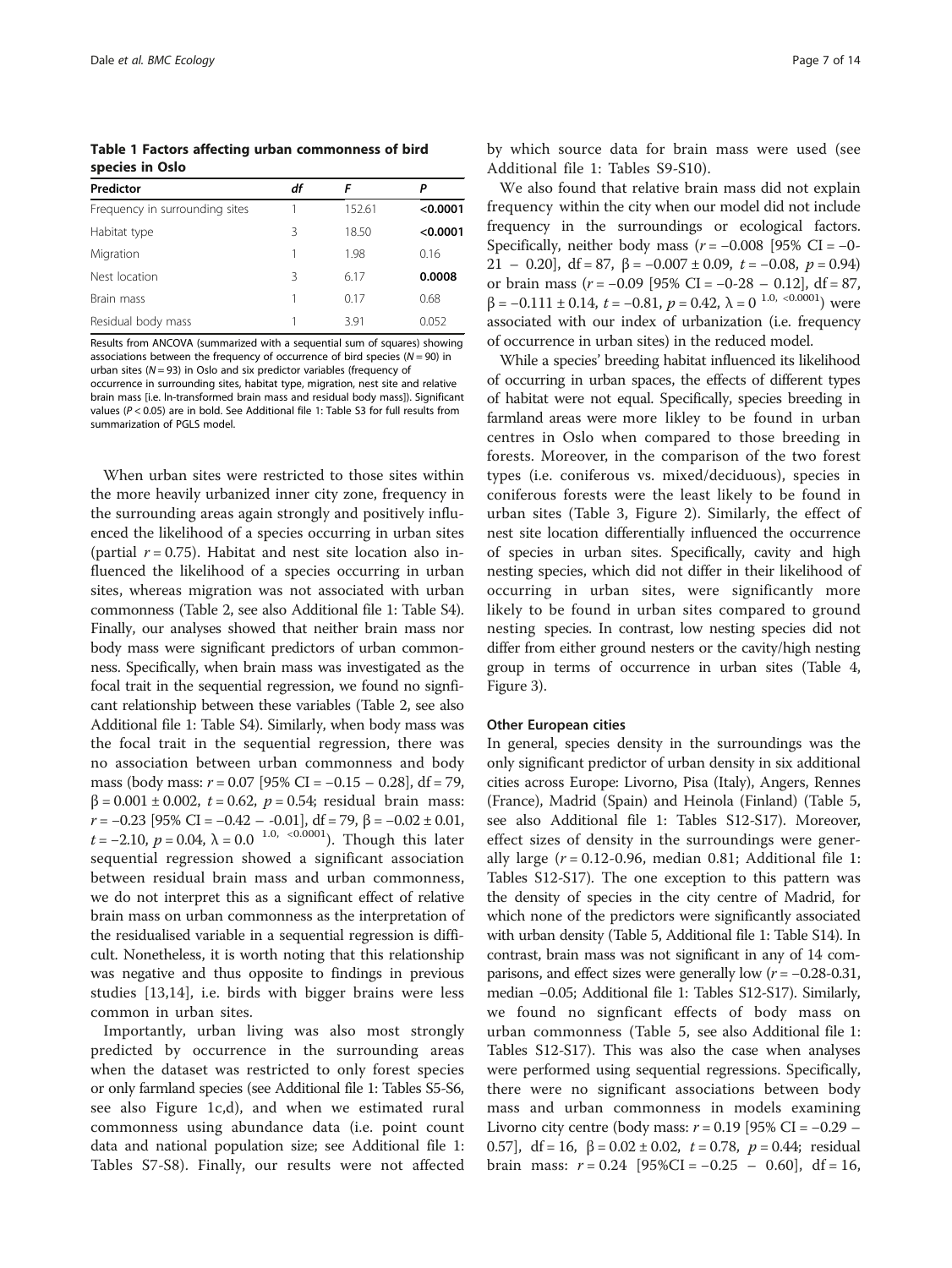<span id="page-7-0"></span>

 $β = 0.12 ± 0.13, t = 0.99, p = 0.34, λ = 0.0<sup>1.0, 0.0007</sup>)$  or suburbs (body mass:  $r = 0.28$  [95%CI = -0.21 – 0.62], df = 16, β = 0.013 ± 0.01,  $t = 1.15$ ,  $p = 0.27$ ; residual brain mass:  $r = -0.03$  [95%CI =  $-0.46 - 0.42$ ], df = 16,  $\beta = -0.007 \pm 0.07, \ t = -0.10, \ p = 0.92, \ \lambda = 0.0 \ ^{1.0, \ 0.0008}.$ Similarly, there were no significant associations between body mass and urban commonness in models examining Pisa city centre (body mass:  $r = 0.13$  [95% CI = −0.34 – 0.53], df = 16, β = 0.01 ± 0.02, t = 0.52, p = 0.61; residual brain mass:  $r = -0.08$  [95%CI =  $-0.49 - 0.38$ ], df = 16,  $β = -0.04 ± 0.13, t = -0.31, p = 0.76, λ = 0.0<sup>1.0, 0.001</sup>)$  or suburbs (body mass:  $r = -0.21$  [95%CI =  $-0.58 - 0.28$ ], df = 16, β =  $-0.008 \pm 0.01$ , t =  $-0.85$ , p = 0.41; residual brain mass:  $r = -0.11$  [95%CI =  $-0.51 - 0.36$ ], df = 16,  $\beta=-0.03\pm0.06,\ t=-0.43,\ p=0.67,\ \lambda=0.0$   $^{1.0,~0.002}).$ 

# **Discussion**

## Relationship between commonness in rural and urban areas

This study showed that the composition of the urban bird community in Oslo reflected that of surrounding areas: species that were widespread in the surroundings were also more common within the city. This relationship was also present for both forest and farmland species independently. In addition, we found that species nesting on the ground were less likely to occur in urban environments relative to species breeding in either high or cavity nesting sites, and that species requiring coniferous forest breeding habitat were less common in urban sites compared to species breeding in the other habitat types. These results support the idea that urban bird community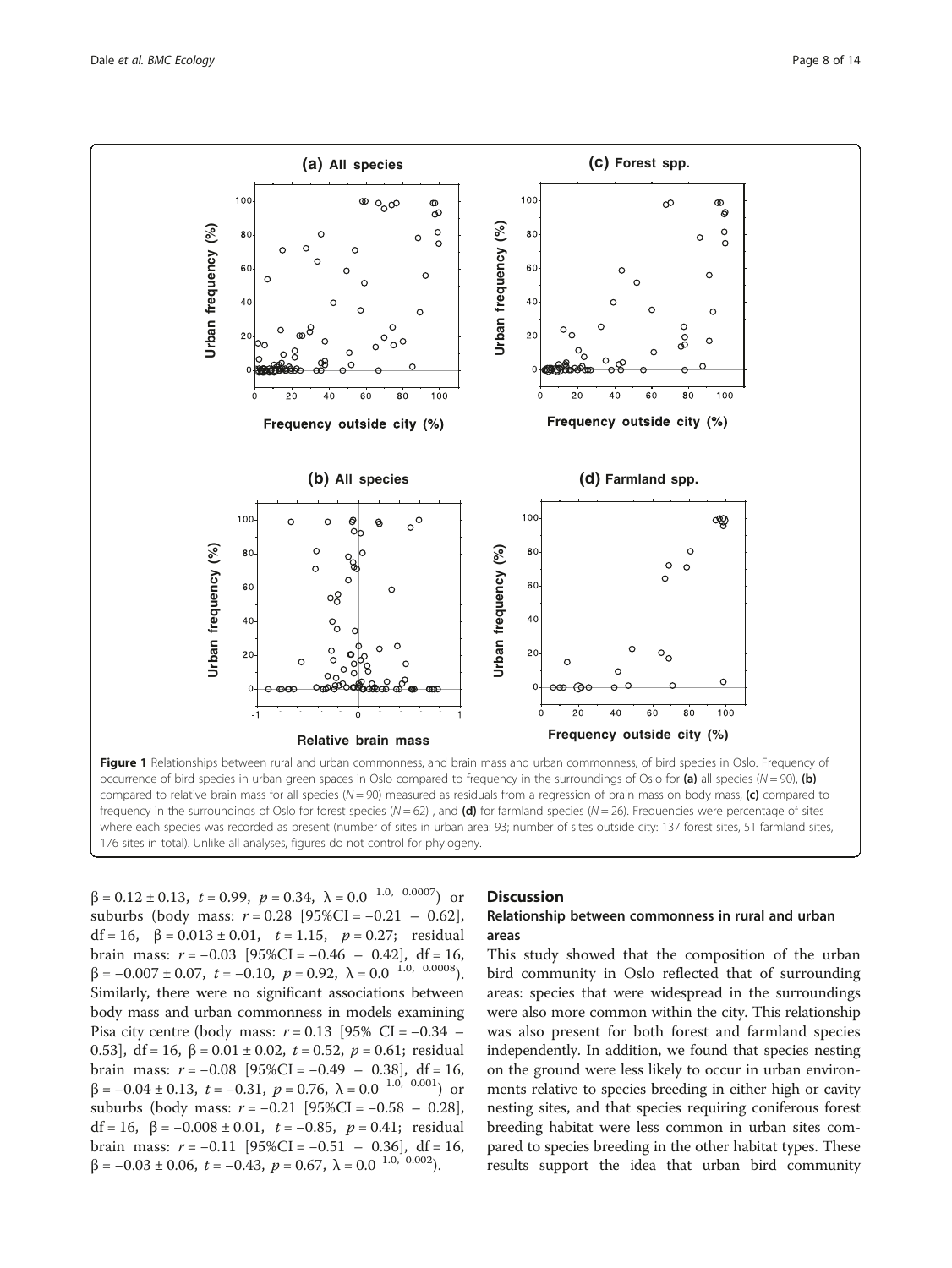<span id="page-8-0"></span>Table 2 Factors affecting urban commonness of bird species in Oslo, with subset of urban sites from the highly urbanized inner city centre only

| Predictor                      | df | F      | Р        |
|--------------------------------|----|--------|----------|
| Frequency in surrounding sites |    | 101.78 | < 0.0001 |
| Habitat type                   | ζ  | 19.71  | < 0.0001 |
| Migration                      |    | 1.56   | 0.22     |
| Nest location                  | ζ  | 704    | 0.0003   |
| Brain mass                     |    | 0.10   | 0.75     |
| Residual body mass             |    | 5.89   | 0.018    |

Results from ANCOVA (summarized with a sequential sum of squares) showing associations between the frequency of occurrence of bird species ( $N = 90$ ) in urban sites ( $N = 22$ ) in Oslo and six predictor variables (frequency of

occurrence in surrounding sites, habitat type, migration, nest site and relative brain mass [i.e. ln-transformed brain mass and residual body mass]). Significant values (P < 0.05) are in bold. See Additional file [1:](#page-12-0) Table S4 for full results from summarization of PGLS model.

composition may be the result of immigration from surrounding landscapes [[23\]](#page-12-0), similar to a propagule pressure [[26,27](#page-12-0)]. Our results are also consistent with two recent studies that showed that rural and urban commonness were correlated for several cities, including Oslo [\[20,31\]](#page-12-0).

Our analyses of previously published data from six additional European cities also found a relationship between urban and rural bird assemblages. Moreover, in most cities the relationship between urban and rural occurrence was very strong, even in analyses using data from the most urbanized areas which largely lacked parks and other green spaces. The data set for Madrid [[67\]](#page-13-0) was strongly affected by 'urban exploiters' (e.g. Columba livia, Passer domesticus), species which were common in urban areas but more or less absent in rural areas, which may explain the weaker relationship between density outside and within the city. Importantly, despite these analyses using different types of data (i.e. relative densities versus presence/absence used for Oslo), similar results were expected because widespread species generally have higher densities [[32,34,35\]](#page-12-0). Moreover, when abundance data were used as a measure of commonness outside Oslo, our results remained the same even though

the source data were from wider areas and thus did not account for the local source populations as well as presence/absence data.

In conclusion, the relationship between rural and urban commonness was robust against which types of data were used (presence/absence or density), was consistent across a large geographical area (the whole of Europe) and had a consistently large effect size. Thus, our results suggest that community assemblage via random dispersal plays an important role in determining which species become urban, in combination with effects of habitat and nest site selection (see below). This is in line with the results from a recent study which also showed that the loss of species in urban areas is partly due to random processes and partly due to lack of appropriate adaptations for urban living [\[20\]](#page-12-0), although this study concluded that appropriate adaptations were most important. Furthermore, our findings in combination with results from previous studies [\[20,31](#page-12-0)] suggest community assemblage via random dispersal is a general process spanning a broad geographic range.

#### Degree of urbanization

In this study, urban sites within Oslo city consisted of parks, cemeteries and other green spaces. One could argue that the species we recorded included many which are not truly urbanized, but simply utilize patches of natural vegetation within the city. For some species which were present mostly in the suburbs this may have been true, but the results of our analyses remained the same when restricted to urban sites in the heavily urbanized inner city centre where the number of species present was much lower (only 28 species present in two or more sites) and where only one of the 22 sites had any natural vegetation. Theoretically, one might restrict studies of urbanization to only those sites which lack vegetation entirely in order to focus on species able to adapt to the most heavily modified areas. However, in most cities such areas are used by only a few species, and it has been commented that only a small proportion of the bird species that are found in cities are well

Table 3 Post-hoc pairwise comparisons of the four breeding habitat types and their effect on species occurence in urban sites

| Reference level        | Pairwise comparison       |                           |                            |  |
|------------------------|---------------------------|---------------------------|----------------------------|--|
|                        | Urban                     | Farmland                  | <b>Coniferous forest</b>   |  |
| Farmland               | $\beta = 0.14 \pm 0.13$   |                           |                            |  |
|                        | $t = 1.04$ , $P = 0.30$   |                           |                            |  |
| Coniferous forest      | $\beta = 0.64 \pm 0.13$   | $\beta = 0.50 \pm 0.07$   |                            |  |
|                        | $t = 4.76$ , $P < 0.0001$ | $t = 6.84$ , $P < 0.0001$ |                            |  |
| Mixed/deciduous forest | $\beta = 0.38 \pm 0.14$   | $\beta = 0.24 \pm 0.07$   | $\beta = -0.26 \pm 0.07$   |  |
|                        | $t = 2.80, P = 0.0077$    | $t = 3.48, P = 0.0012$    | $t = -3.56$ , $P = 0.0012$ |  |

P-values are adjusted for multiple comparison using false discovery rates (FDR).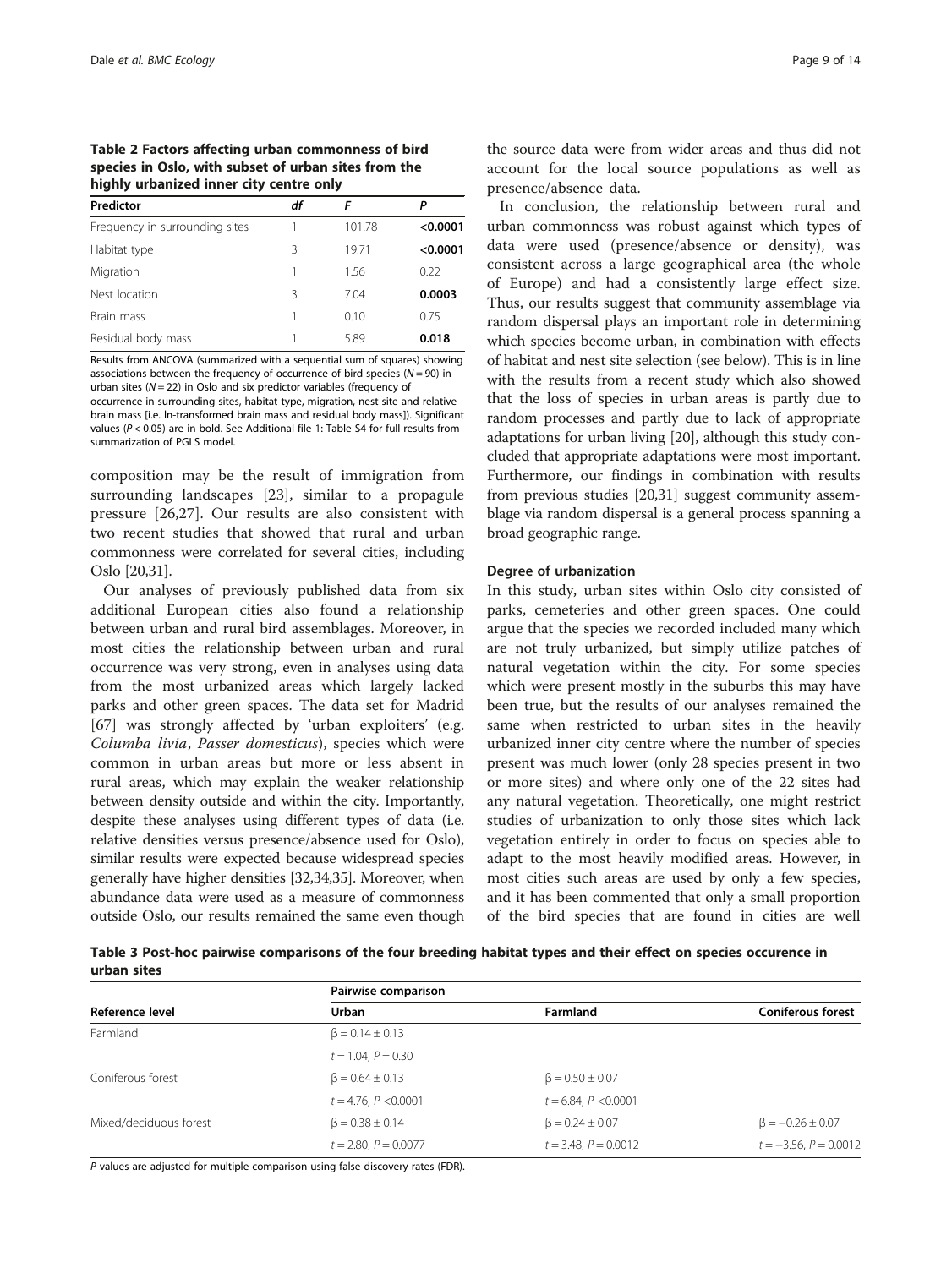<span id="page-9-0"></span>

adapted to urban environments [\[18](#page-12-0)]. In Oslo, the most urbanized areas which lack trees and other vegetation are used by only a handful of land bird species (mainly Columba livia, Apus apus, Corvus corone, Motacilla alba and Passer domesticus, S. Dale, personal observations) and we do not think it is useful to restrict analyses aimed at understanding the process of urbanization to such a limited number of species. Moreover, most previous studies have taken a similar approach as ours, focusing on the full range of species utilizing urban areas (e.g.  $[5,8,13,14,18,67]$  $[5,8,13,14,18,67]$  $[5,8,13,14,18,67]$  $[5,8,13,14,18,67]$  $[5,8,13,14,18,67]$  $[5,8,13,14,18,67]$ , thus also allowing our results to be comparable to those in the relevant literature.

### Effects of ecological variables

As expected, species nesting in safer sites or higher above ground were relatively more common in urban

Table 4 Post-hoc pairwise comparisons of the four nesting site locations and their effect on species occurence in urban sites

|                    | <b>Pairwise</b><br>comparison                       |                          |                         |  |
|--------------------|-----------------------------------------------------|--------------------------|-------------------------|--|
| Reference<br>level | Ground                                              | Low                      | High                    |  |
| l ow               | $\beta = -0.20 \pm 0.10$                            |                          |                         |  |
|                    | $t = -1.99$ , $P = 0.09$                            |                          |                         |  |
| High               | $\beta = -0.37 \pm 0.09$                            | $\beta = -0.18 \pm 0.09$ |                         |  |
|                    | $t = -4.03$ , $P = 0.0007$ $t = -1.89$ , $P = 0.09$ |                          |                         |  |
| Cavity             | $\beta = -0.36 \pm 0.10$                            | $\beta = -0.16 \pm 0.09$ | $\beta = 0.01 \pm 0.07$ |  |
|                    | $t = -3.85$ , $P = 0.0007$ $t = -1.80$ , $P = 0.09$ |                          | $t = 0.16$ , $P = 0.87$ |  |

P-values are adjusted for multiple comparison using false discovery rates (FDR).



areas, in line with findings from other studies (e.g. [[8,19](#page-12-0)]). Furthermore, we found that breeding habitat selection influenced the likelihood of species occurring in urban sites. The most important finding was that farmland species were more often present in urban sites than species breeding in mixed or deciduous forest. Here it should be noted that several common species classified as belonging to farmland habitat use farm buildings and yards extensively (such as Pica pica, Corvus corone, Sturnus vulgaris, Passer montanus, Motacilla alba), which possibly make them preadapted to exploiting urban areas. The finding that species from coniferous forest habitat were less likely to become urban was expected because the urban areas in Oslo generally lacked this habitat, but this result underlines that availability of suitable habitat is a prerequisite for urban invasion. Finally, although not important for our main conclusions, we note that the apparent pattern in Figure 2 that species breeding in urban habitats were most likely to become urban should be interpreted with reference to how we classified urban species: they were species with predominantly urban distribution so that their occurrence frequency in rural areas was by definition low. Thus, the analyses simply showed that these species were more common in urban sites than their rural commonness would predict. Note, however, that the urban species still did not have higher mean occupancy rates than farmland and mixed/deciduous forest species (cf. Methods and Additional file [1](#page-12-0): Table S2).

#### Effects of relative brain mass and body mass

Our analyses showed that body mass-corrected brain mass was not significantly associated with species occurrence in urban areas, even in an analysis in which frequency in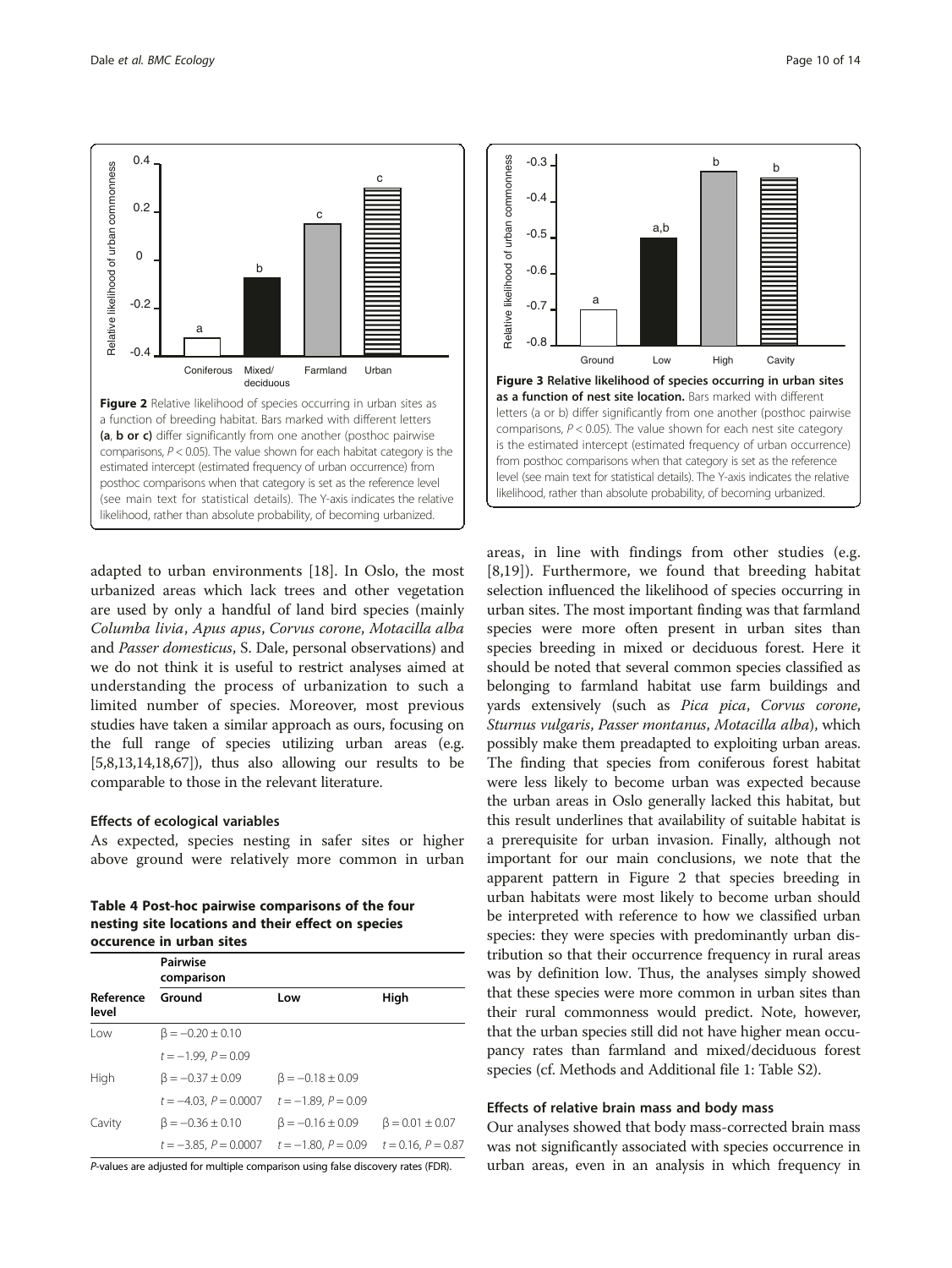<span id="page-10-0"></span>Table 5 Factors affecting urban density of bird species in six European cities

| City                                 | Surroundings | Body<br>mass | <b>Brain</b><br>mass |
|--------------------------------------|--------------|--------------|----------------------|
| Livorno, Italy ( $N = 20$ species)   |              |              |                      |
| City centre                          | < 0.0001     | $0.50*$      | 0.21                 |
| Suburbs                              | < 0.0001     | $0.73*$      | 0.24                 |
| Pisa, Italy ( $N = 20$ species)      |              |              |                      |
| City centre                          | < 0.0001     | $0.70*$      | 0.67                 |
| Suburbs                              | < 0.0001     | $0.86*$      | 0.26                 |
| Madrid, Spain ( $N = 46$ species)    |              |              |                      |
| City centre                          | 0.42         | 0.30         | 0.28                 |
| Suburbs                              | 0.003        | 0.60         | 0.51                 |
| Other urban areas                    | 0.016        | 0.56         | 0.46                 |
| Angers, France ( $N = 43$ species)   |              |              |                      |
| City centre                          | < 0.0001     | 0.34         | 0.81                 |
| Suburbs                              | < 0.0001     | 0.27         | 0.22                 |
| Rennes, France ( $N = 33$ species)   |              |              |                      |
| City centre                          | < 0.0001     | 0.50         | 0.55                 |
| Suburbs                              | < 0.0001     | 0.79         | 0.83                 |
| Heinola, Finland ( $N = 48$ species) |              |              |                      |
| City centre                          | 0.0005       | 0.48         | 0.63                 |
| Suburbs                              | < 0.0001     | 0.54         | 0.72                 |
| Other urban areas                    | < 0.0001     | 0.35         | 0.21                 |

Summary of results of analyses of interspecific associations (controlling for phylogeny) between species density in urban areas in six European cities and the predictor variables density outside the city and relative brain mass (i.e. ln-transformed body mass and brain mass; \* indicates the use of residual body mass from sequential regression). For each city there were 2–3 different urban zones. The table shows P-values of predictor variables. Significant values (P < 0.05) are in bold. See Additional file [1](#page-12-0): Tables S12-17 for full output of analyses.

surroundings was not included. We failed to find significant effects of relative brain mass in independent analyses from seven European cities. In the comprehensive analysis of data from Oslo, the estimated slope of brain mass was negative (but not significant), opposite to the prediction from the brain mass hypothesis. Even the upper confidence limits of the effect sizes of relative brain mass, although positive, were in general small, suggesting that increasing the power of the analyses would still lead to the conclusion that brain mass has a weak effect on urban commonness compared to rural commonness and ecological variables.

Our finding that relative brain mass was not significantly related to urban commonness is consistent with a number of recent studies [\[18](#page-12-0)-[20](#page-12-0)]. However, it stands in contrast to other studies indicating that adaptation to urban life is related to brain size [\[13,14](#page-12-0)]. We suggest that if brain size is relatively larger among urban birds, this may be mediated through an effect of brain size on general commonness of species (e.g. that generalists have relatively larger brains

and generalists are usually common), but commonness in source areas is what affects urban commonness per se. Ducatez et al. found that dietary generalism, and not habitat generalism, is correlated with relative brain size [[68](#page-13-0)] suggesting that a relationship between brain size and urban invasion could be mediated by a broad diet. On the other hand, to our knowledge there has been no specific analyses of the relationship between brain size and rural abundance, though at least one study has examined the relationship between population decline and relative brain size [\[69](#page-13-0)].

Interestingly, we also found that among lineages well known for their large brains (e.g. Corvidae and Paridae) several species in our sample were actually rare or absent from the urban areas in Oslo despite being widespread in the surroundings (Garrulus glandarius, Nucifraga caryocatactes, Corvus corax, Lophophanes cristatus, Poecile montanus). This contrasts with an earlier study which indicated that a larger proportion of species in large-brained families were recorded in cities [\[14](#page-12-0)]. More specifically, that study found that, among 82 passerine bird species occurring around 12 cities in France and Switzerland, species with larger brains were more likely to be classified as successful urban colonizers (i.e. recorded in the city centre of at least one of the 12 cities) [\[14\]](#page-12-0). However, their analyses ignored ecological variables and the potential effect of rural abundance. Based on data on presence/absence of species in cities reported in their electronic appendix, we note that species classified as occurring in one or more cities had larger national population sizes (median  $1,375,000$ ,  $N = 38$ , using population data from France [\[70](#page-13-0)] because 11/12 cities were in France) relative to species which did not occur in cities (median = 45,000,  $N = 44$ ; *U*-test:  $z = -6.49$ ,  $P < 0.0001$ ). Thus, these data may also be compatible with the idea that rural abundance may affect urban occurrence.

Carrete and Tella [\[13\]](#page-12-0) also found that urban invasiveness was related to relative brain size among 27 bird species in Bahía Blanca, Argentina, and suggested that the effect of brain size was mediated through an effect of brain size on flight initiation distances. However, they also found that urban invasiveness was related to rural abundance, but they did not perform multivariate analyses to assess the relative effect of brain size versus rural abundance on urban abundance. Thus, pending more detailed analyses, these findings may also be compatible with the idea that relative brain size may affect rural abundance, and, subsequently, rural abundance determines urban abundance.

In contrast, Kark and coworkers [\[18\]](#page-12-0) did not find any significant changes in mean relative brain size of species along an urbanization gradient in Jerusalem, but suggested that ability to exploit urban areas depended on a combination of life history traits such as diet, sociality, migration and nest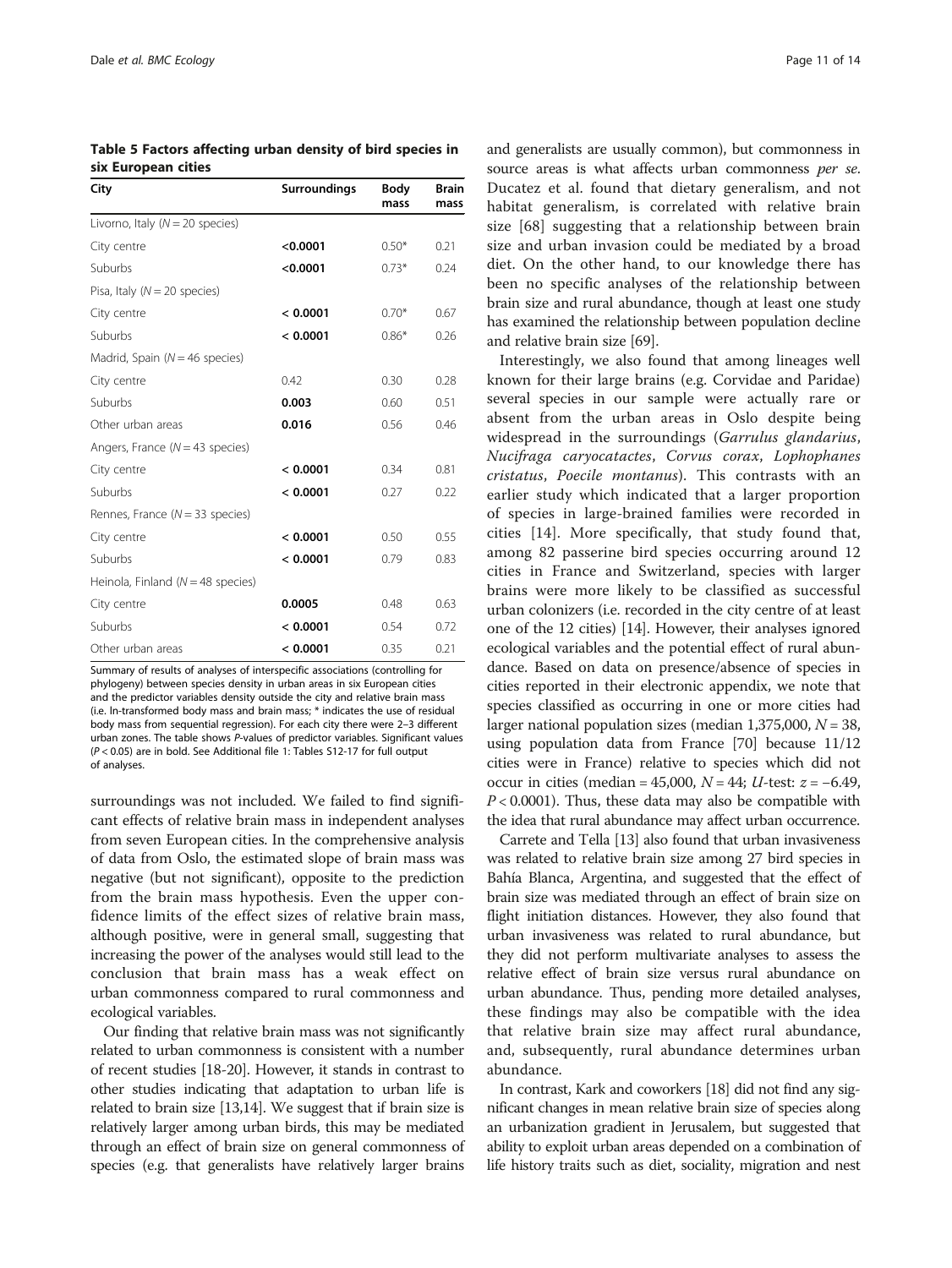sites. Similarly, Evans and coworkers [[19](#page-12-0)] analysed densities of 55 species in about 3000 British urban and rural sites, but found no evidence that relative brain size influenced responses of species to urbanization. Instead, the authors concluded that generalist species were most favoured by urban development. Finally, Sol and coworkers found no effect of brain size when comparing 358 species classified as urban exploiters or urban avoiders from 22 locations from five continents [\[20\]](#page-12-0).

There is a vast literature suggesting that brain size may have profound ecological implications (see e.g. review in [\[21\]](#page-12-0)). From this, it is an obvious possibility that brain size may play a role in adaptation to urban life considering that this may require shifts in anti-predator behaviour [[13\]](#page-12-0), foraging behaviour [[11](#page-12-0)], and nest site selection [[17\]](#page-12-0). However, based on our review of previous studies on the relationship between brain size and urban life among birds, we find the evidence in favour of an effect of brain size to be equivocal, and our data clearly do not support such a hypothesis. However, we acknowledge that discrepancies between studies regarding the effect of brain size on urban living could be due to geographical variation in the importance of this trait [[20](#page-12-0)].

Finally, our data provided some insight into the importance of body mass for urban living. Large-bodied species might cope with urban environments better e.g. because of larger fat deposits which may buffer agains variable food supply, but on the other hand larger species have longer flight initiation distances [\[71\]](#page-13-0) making them more susceptible to human disturbance, and larger species generally have larger area requirements which may limit their distribution in cities. Our results showed in general no significant effects of body mass, although in a few cases there were trends that larger species were more common in urban areas (Tables [1,](#page-6-0) [2](#page-8-0) and Additional file [1](#page-12-0): Table S9).

Surrounding landscapes as sources for urban populations Evans and coworkers [\[23\]](#page-12-0) suggested that high population density in original habitat could promote invasion of urban areas. Our results provide strong support for this hypothesis. However, one important question is whether this means that urban areas are sinks relative to source populations outside cities. We think the answer may depend on the species in question. Urban establishment has been documented in detail in a few species; these studies show a pattern of multiple independent colonizations (Columba palumbus [[72](#page-13-0)]; Turdus merula [[23](#page-12-0)[,73](#page-13-0)]), suggesting that urban populations are no longer dependent on immigration from surroundings. We believe this may be the case for several other widespread and common urban bird species. However, the urban bird community also contains a number of less common

species, with much more variable occurrence. Unfortunately, there are no relevant studies providing information on whether these species have self-sustaining urban populations or depend on a continuous supply of immigrants from surrounding areas (but see [\[74](#page-13-0)] for a review of differences in reproductive parameters of urban and rural populations). We suggest that the latter may be the case, and that studies aimed at determining the origin of individuals of such species are needed.

The strong quantitative relationship between commonness of rural and urban populations found in the present study suggests that regional spatial variation in source populations may be an important explanation for variation in bird communities between cities. Species which can occur in urban areas may have substantial regional variation in population density in rural areas and, hence, one may expect that spatial variation in species' densities can cause adoption of urban life in some areas, but not others. We are not aware of any studies which have tested this idea. On the other hand, urbanization is a recent process, and there may also be time lags in adaptation to urban environments which may add further spatial variation in use of urban areas by species present in the regional species pool. This may explain why some species did not occur within Oslo despite being common in the surroundings and common in urban areas of other parts of Europe (e.g. Turdus philomelos, Garrulus glandarius). We predict that, over time, colonization pressure may cause such species to also become urban in Oslo.

#### Conclusions

Our results showed that urban commonness was primarily determined by how common species were in rural areas in combination with habitat preferences and nest site locations, and not by the relative brain mass or body mass of species. Thus, rural bird populations play an important role in shaping urban bird communities. The number of bird species which have become fully adapted to urban life is low [\[18](#page-12-0)], and this suggests that high urban bird diversity may depend on (1) source areas outside cities with high diversity, and (2) limitations on urban sprawl to take into account that immigration rates may be distance dependent [[75\]](#page-13-0). Thus, green spaces in urbanized areas may be compared to islands, and basic biogeographical principles relating immigration rates from source (mainland) areas may determine species richness [\[24,25\]](#page-12-0). Together with well known effects of park size and vegetation structure [[76,77\]](#page-13-0), the present findings may help city planners and wildlife managers to better understand how urban bird diversity can be maintained or increased.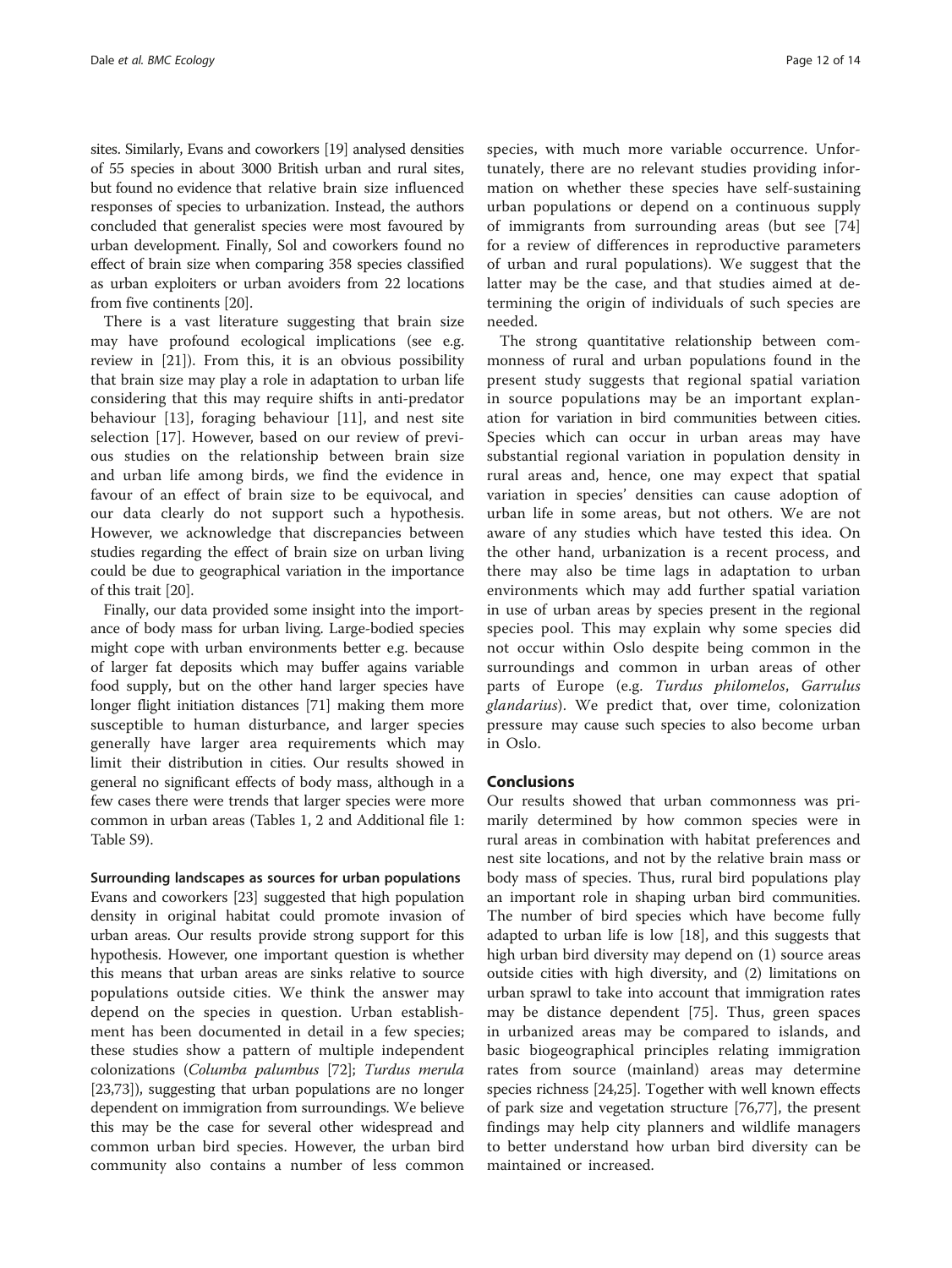#### <span id="page-12-0"></span>Availability of supporting data

The data set supporting the results of this article is available in the Data Dryad repository, doi: 10.5061/ dryad.pq6d7 [\[78](#page-13-0)].

# Additional files

[Additional file 1: Tables S1-S17.](http://www.biomedcentral.com/content/supplementary/s12898-015-0044-x-s1.docx) List of urban study sites in Oslo, life history and ecological variables of species included in analyses of the urban bird community in Oslo, additional analyses of data from Oslo, overview of previously published data from other European cities, and additional analyses of data from other European cities.

[Additional file 2: Figure S1.](http://www.biomedcentral.com/content/supplementary/s12898-015-0044-x-s2.pdf) Map of urban study sites in Oslo.

[Additional file 3:](http://www.biomedcentral.com/content/supplementary/s12898-015-0044-x-s3.docx) Supplementary methods. Evaluation of possible biases in data.

[Additional file 4: Figure S2.](http://www.biomedcentral.com/content/supplementary/s12898-015-0044-x-s4.pdf) Evolutionary relationships of the 90 species from Oslo.

#### Competing interests

The authors declare that they have no competing interests.

#### Authors' contributions

SD conceived of the study, collected field data and wrote the manuscipt. JTL contributed advice on the analyses and writing of the manuscript. MR analysed the data and wrote the manuscript. All authors read and approved the final manuscript.

#### Acknowledgements

We thank Peter Dunn, Becky Cramer and Stefan Lüpold for helpful discussion on statistical analysis, and four anonymous reviewers for constructive comments.

#### Author details

<sup>1</sup>Department of Ecology and Natural Resource Management, Norwegian University of Life Sciences, P.O. Box 5003, NO-1432 Ås Oslo, Norway. <sup>2</sup>Natural History Museum, University of Oslo, P.O. Box 1172 Blindern, NO-0318 Oslo, Norway.

#### Received: 24 October 2014 Accepted: 24 March 2015 Published online: 11 April 2015

#### References

- 1. Vitousek PM, Mooney HA, Lubchenco J, Melillo JM. Human domination of earth's ecosystems. Science. 1997;277:494–9.
- 2. Marzluff JM, Bowman R, Donnelly R. Avian Ecology and Conservation in an Urbanizing World. Boston: Kluwer Academic Publishers; 2001.
- 3. Chace JF, Walsh JJ. Urban effects on native avifauna: a review. Landscape Urban Plan. 2006;74:46–69.
- 4. Shochat E, Warren PS, Faeth SH, McIntyre NE, Hope D. From patterns to emerging processes in mechanistic urban ecology. Trends Ecol Evol. 2006;21:186–91.
- 5. Clergeau P, Croci S, Jokimäki J, Kaisanlahti-Jokimäki M-L, Dinetti M. Avifauna homogenisation by urbanisation: analysis at different European latitudes. Biol Conserv. 2006;127:336–44.
- 6. Bonier F, Martin PR, Wingfield JC. Urban birds have broader environmental tolerance. Biol Lett. 2007;3:670–3.
- 7. Husté A, Boulinier T. Determinants of local extinction and turnover rates in urban bird communities. Ecol Appl. 2007;17:168–80.
- Croci S, Butet A, Clergeau P. Does urbanization filter birds on the basis of their biological traits? Condor. 2008;110:223–40.
- 9. Møller AP. Successful city dwellers: a comparative study of the ecological characteristics of urban birds in the Western Palearctic. Oecologia. 2009;159:849–58.
- 10. Cassey P. Life history and ecology influences establishment success of introduced land birds. Biol J Linn Soc. 2002;76:465–80.
- 11. Sol D, Timmermans S, Lefebvre L. Behavioural flexibility and invasion success in birds. Anim Behav. 2002;63:495–502.
- 12. Blackburn TM, Cassey P, Lockwood JL. The role of species traits in the establishment success of exotic birds. Glob Change Biol. 2009;15:2852–60.
- 13. Carrete M, Tella JL. Inter-individual variability in fear of humans and relative brain size of the species are related to contemporary urban invasions in birds. PLoS ONE. 2011;6:e18859.
- 14. Maklakov AA, Immler S, Gonzalez-Voyer A, Rönn J, Kolm N. Brains and the city: big-brained passerine birds succeed in urban environments. Biol Lett. 2011;7:730–2.
- 15. Sol D, Duncan RP, Blackburn TM, Cassey P, Lefebvre L. Big brains, enhanced cognition, and response of birds to novel environments. P Natl Acad Sci USA. 2005;102:5460–5.
- 16. Lefebvre L, Whittle P, Lascaris E, Finkelstein A. Feeding innovations and forebrain size in birds. Anim Behav. 1997;53:549–60.
- 17. Sol D, Lapiedra O, Gonzáles-Lagos C. Behavioural adjustments for a life in the city. Anim Behav. 2013;85:1101–12.
- 18. Kark S, Iwaniuk A, Schalimtzek A, Banker E. Living in the city: can anyone become an 'urban exploiter'? J Biogeogr. 2007;34:638–51.
- 19. Evans KL, Chamberlain DE, Hatchwell BJ, Gregory RD, Gaston KJ. What makes an urban bird? Glob Change Biol. 2011;17:32–44.
- 20. Sol D, González-Lagos C, Moreira D, Maspons J, Lapiedra O, Mouillot D. Urbanisation tolerance and the loss of avian diversity. Ecol Lett. 2014;17:942–50.
- 21. Healy SD, Rowe C. A critique of comparative studies of brain size. Proc R Soc Lond B. 2007;274:453–64.
- 22. Blair RB. Land use and avian species diversity along an urban gradient. Ecol Appl. 1996;6:506–19.
- 23. Evans KL, Hatchwell BJ, Parnell M, Gaston KJ. A conceptual framework for the colonisation of urban areas: the blackbird Turdus merula as a case study. Biol Rev. 2010;85:643–67.
- 24. MacArthur RH, Wilson EO. The Theory of Island Biogeography. Princeton: Princeton University Press; 1967.
- 25. Hubbell SP. The Unified Neutral Theory of Biodiversity and Biogeography. Princeton: Princeton University Press; 2001.
- 26. Lockwood JL, Cassey P, Blackburn T. The role of propagule pressure in explaining species invasions. Trends Ecol Evol. 2005;20:223–8.
- 27. Simberloff D. The role of propagule pressure in biological invasions. Annu Rev Ecol Evol Syst. 2009;40:81–102.
- 28. Shochat E, Lerman S, Fernández-Juricic E. Birds in urban ecosystems: population dynamics, community structure, biodiversity, and conservation. In: Aitkenhead-Peterson J, Volder A, editors. Urban Ecosystem Ecology. Madison, WI: American Society of Agronomy, Crop Science Society of America, Soil Science Society of America; 2010. p. 75–86.
- 29. Clergeau P, Jokimäki J, Savard J-PL. Are urban bird communities influenced by the bird diversity of adjacent landscapes? J Appl Ecol. 2001;38:1122–34.
- 30. Brown JH, Mehlman DW, Stevens GC. Spatial variation in abundance. Ecology. 1995;76:2028–43.
- 31. Møller AP, Diaz M, Flensted-Jensen E, Grim T, Ibáñez-Álamo JD, Jokimäki J, et al. High urban population density of birds reflects their timing of urbanization. Oecologia. 2012;170:867–75.
- 32. Evans KL, Newson SE, Gaston KJ. Habitat influences on urban avian assemblages. Ibis. 2009;151:19–39.
- 33. Royle JA, Nichols JD. Estimating abundance from repeated presence-absence data or point counts. Ecology. 2003;84:777–90.
- 34. Brown JH. Macroecology. Chicago: University of Chicago Press; 1995.
- 35. Gaston KJ, Blackburn TM. Patterns and Process in Macroecology. Oxford: Blackwell; 2000.
- 36. Haavik A, Dale S. Are reserves enough? Value of protected areas for boreal forest birds in southeastern Norway. Ann Zool Fennici. 2012;49:69–80.
- 37. García-Berthou E. On the misuse of residuals in ecology: testing regression residuals vs. the analysis of covariance. J Anim Ecol. 2001;70:708–11.
- Darlington RB, Smulders TV. Problems with residual analysis. Anim Behav. 2001;62:599–602.
- 39. Freckleton RP. On the misuse of residuals in ecology: regression of residuals vs. multiple regression. J Anim Ecol. 2002;71:542–5.
- 40. Packard GC, Boardman TJ. The use of percentages and size-specific indices to normalize physiological data for variation in body size: wasted time, wasted effort? Comp Biochem Physiol A. 1999;122:37–44.
- 41. Nevill AM, Holder RL. Scaling, normalizing, and per ratio standards: an allometric modeling approach. J Appl Physiol. 1995;79:1027–31.
- 42. Lüpold S. Ejaculate quality and constraints in relation to sperm competition levels among eutherian mammals. Evolution. 2013;67:3052–60.